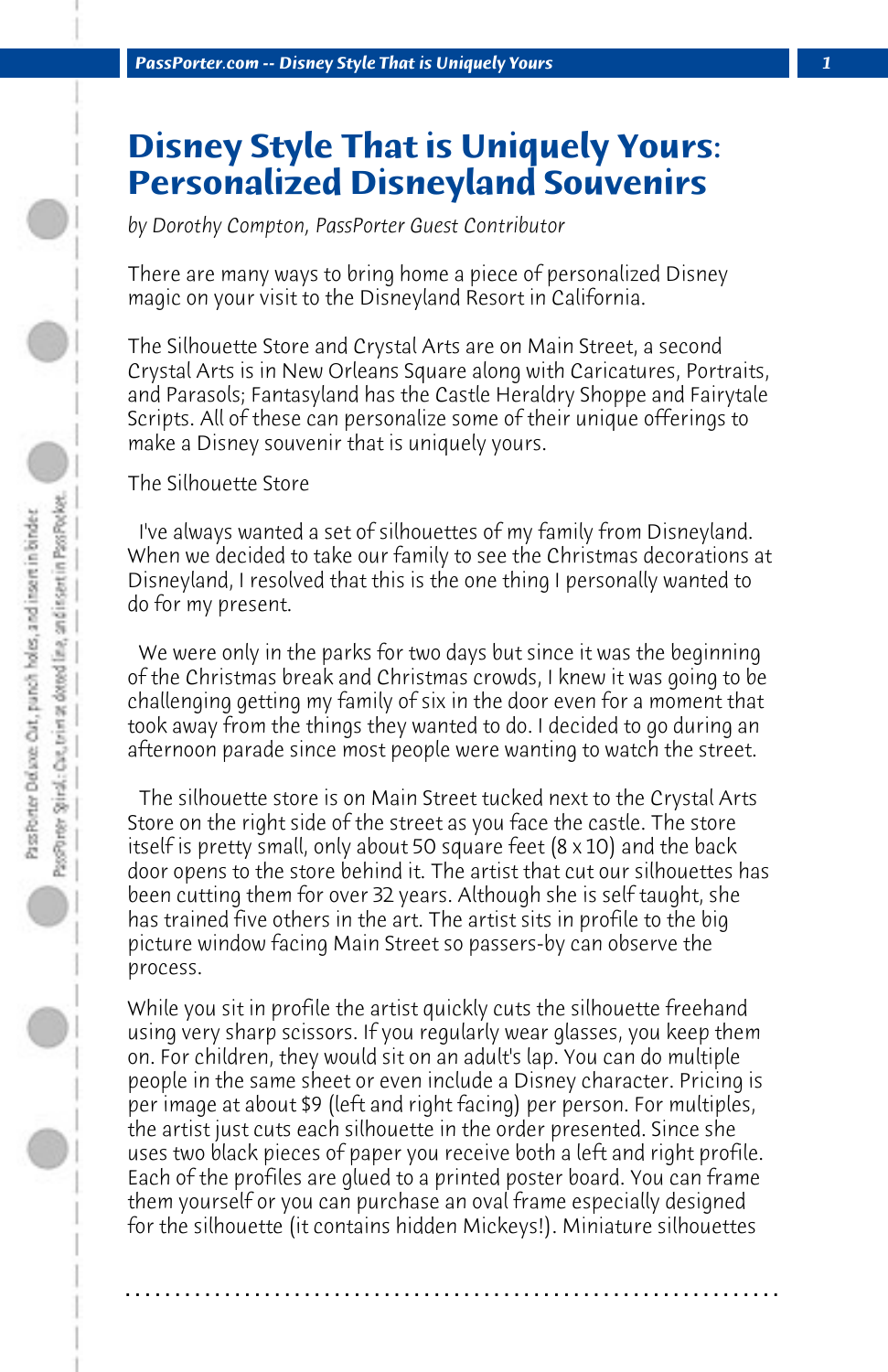are also available.

 If you are getting these done early in the day and don't want to carry them all over the park, they will hold them for you or you can have them sent to either your Disney resort hotel or held at the front merchandise pick up location.

 Silhouettes can be a fun way to announce a special event (trip to Disneyland, engagement, etc.) or have one done every year/visit to track the change in your family through the years. I would say a silhouette is a must for any Disney fan.

## Crystal Arts

 Wander into the Crystal Arts store (Main Street and New Orleans Square) and you will immediately be mesmerized by the glistening glass. This is not a place to take running children but it offers a way to bring useful glassware that can daily remind you of your visit to the happiest place on earth.

 The store sports a wide variety of glassware that you can personalize. Shot glasses and mugs have sandblasted and carved Disney themes and characters. For those items available for personalization, the price includes etching of one name. More can be allowed for an additional fee providing enough space exists. Glass with custom etching starts under \$10.00.

 After you select your glassware, indicate your desired name, and pay for your purchase, it will be ready for pickup in about a half hour. The cast member who did my glass had been etching for over a year. He first marked the glass with two straight "guide lines." Then he carefully etched my name with a wet grinder. It took about a minute. They clean the glass and pack it well. I love my Mickey mug and my name means hands off for the rest of my family!

Caricatures, Portraits, and Parasols

In New Orleans Square, there are three carts bringing unique Disney personalized souvenirs: Caricature, Portraits, and Parasols. Pricing for each of these is clearly posted. As both the Caricature and Portrait item require you to be present, allow for some time to sit while the artist draws.

Caricatures are \$17.95 for a profile per person and \$32.00 for a front view per person. Scenic art is \$32.00. Portraits are \$17.95 for a profile per person and \$35.95 for a front view per person. There are two parasol sizes. The mini parasol is \$11.95 and includes 1 name with hearts or flower accents on 4 panels. The large parasol is \$17.95 and also includes 1 name with hearts or flower accents. Optional artwork such as a rainbow or carasol horse may be added to a blank panel for \$5.00.

**. . . . . . . . . . . . . . . . . . . . . . . . . . . . . . . . . . . . . . . . . . . . . . . . . . . . . . . . . . . . . . . . . .**